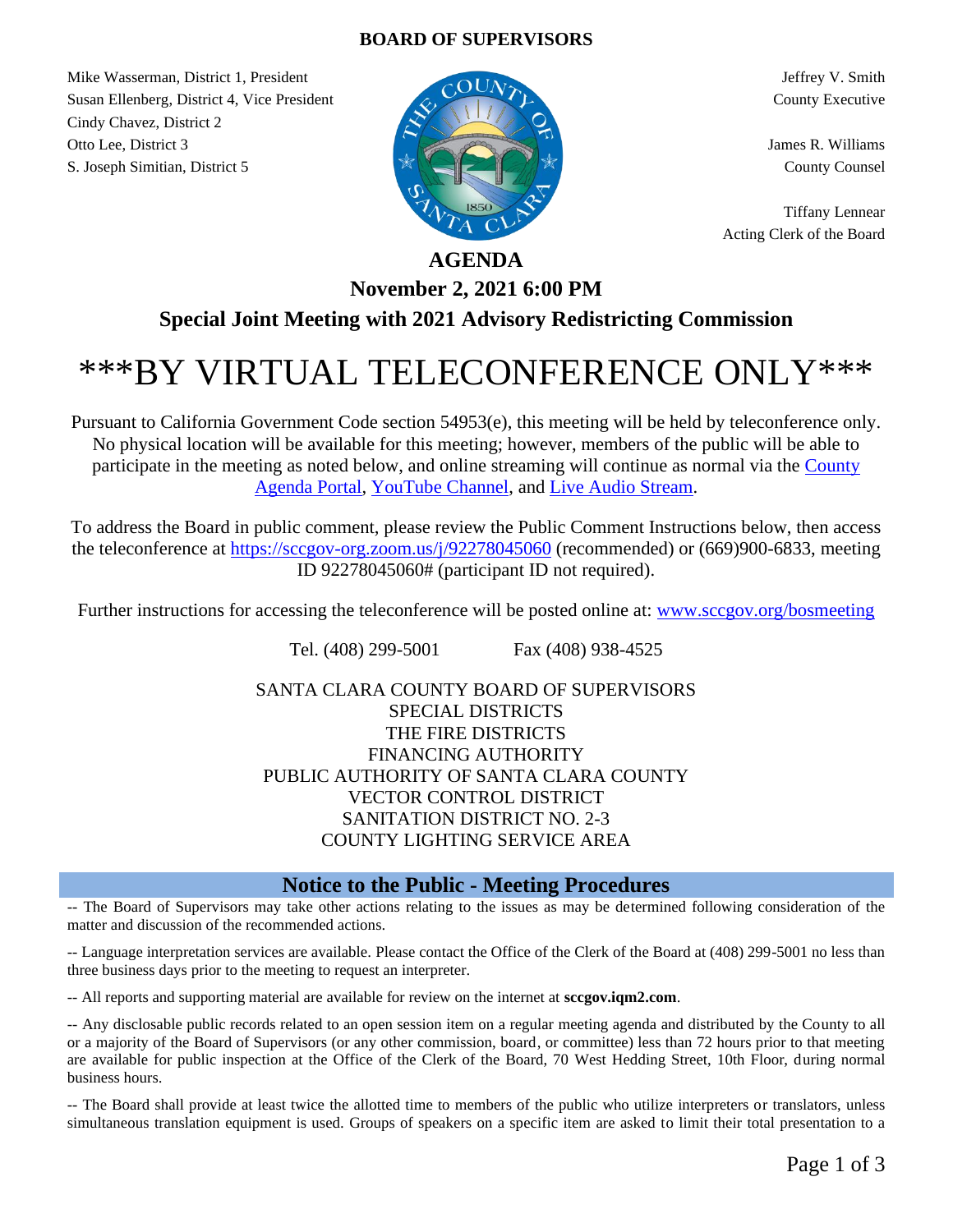maximum of twenty minutes for each side of the issue. NOTE: The President may limit the number or duration of speakers on a matter. (Rules of the Board, Section 18)

-- Items that contain ordinance proposals may be adopted on the Consent Calendar. The title of an ordinance as listed on the agenda is incorporated and read into the record of proceeding for the agenda item.

-- Pursuant to Government Code section 1091.5(a)(9), this notice is provided to disclose that the following Board Members have a non-interest in the identified government entities on which they serve that may contract with the County: Association of Bay Area Governments Executive Board (Chavez, Lee, Wasserman, Simitian); Bay Area Air Quality Management District (Chavez); Local Agency Formation Commission (Wasserman, Ellenberg, Chavez); Metropolitan Transportation Commission (Chavez); San Francisco Bay Conservation and Development Commission (Lee); Valley Transportation Authority Board of Directors (Chavez, Lee, Ellenberg); West Valley Sanitation District Board (Wasserman, Simitian).

-- In compliance with the Americans with Disabilities Act and the Brown Act, those requiring accommodation for this meeting should notify the Clerk of the Board's Office 24 hours prior to the meeting at (408) 299-5001, TDD (408) 993-8272.

#### **Public Comment Instructions**

Members of the Public may provide public comments at this meeting as follows:

- Written public comments may be submitted by email to **BoardOperations@cob.sccgov.org.** Written comments will be distributed to the Board as quickly as possible, however, please note that documents may take up to 24 hours to be posted to the agenda outline.
- Spoken public comments will be accepted through the teleconference meeting. To address the Board, click on the link above for the appropriate meeting to access the Zoom-based meeting. Please read the following instructions carefully.
	- 1. You may download the Zoom client or connect to the meeting in-browser. If using your browser, make sure you are using a current, up-to-date browser: Chrome 30+, Firefox 27+, Microsoft Edge 12+, Safari 7+. Certain functionality may be disabled in older browsers including Internet Explorer.
	- 2. You will be asked to enter an email address and name. The Clerk requests that you identify yourself by name as this will be visible online and will be used to notify you that it is your turn to speak.
	- 3. When the Board President calls for the item on which you wish to speak, click on "raise hand." The Clerk will activate and unmute speakers in turn. Speakers will be notified shortly before they are called to speak. (Call in attendees press \*9 to request to speak, and \*6 to unmute when prompted.)
	- 4. When called to speak, please limit your remarks to the time limit allotted.

#### **Time Certain - To Be Heard No Earlier Than 6:00 p.m.**

#### **Opening**

- 1. Roll Call.
- 2. Pledge of Allegiance.
- 3. Public Comment.

This item is reserved for persons desiring to address the Board on any matter not on this agenda. Members of the public who wish to address the Board on these topics should request to speak at this time. Individuals will be called to speak in turn.

Speakers are limited to the following: three minutes if the Board President or designee determines that five or fewer persons wish to address the Board; two minutes if the Board President or designee determines that between six and fourteen persons wish to